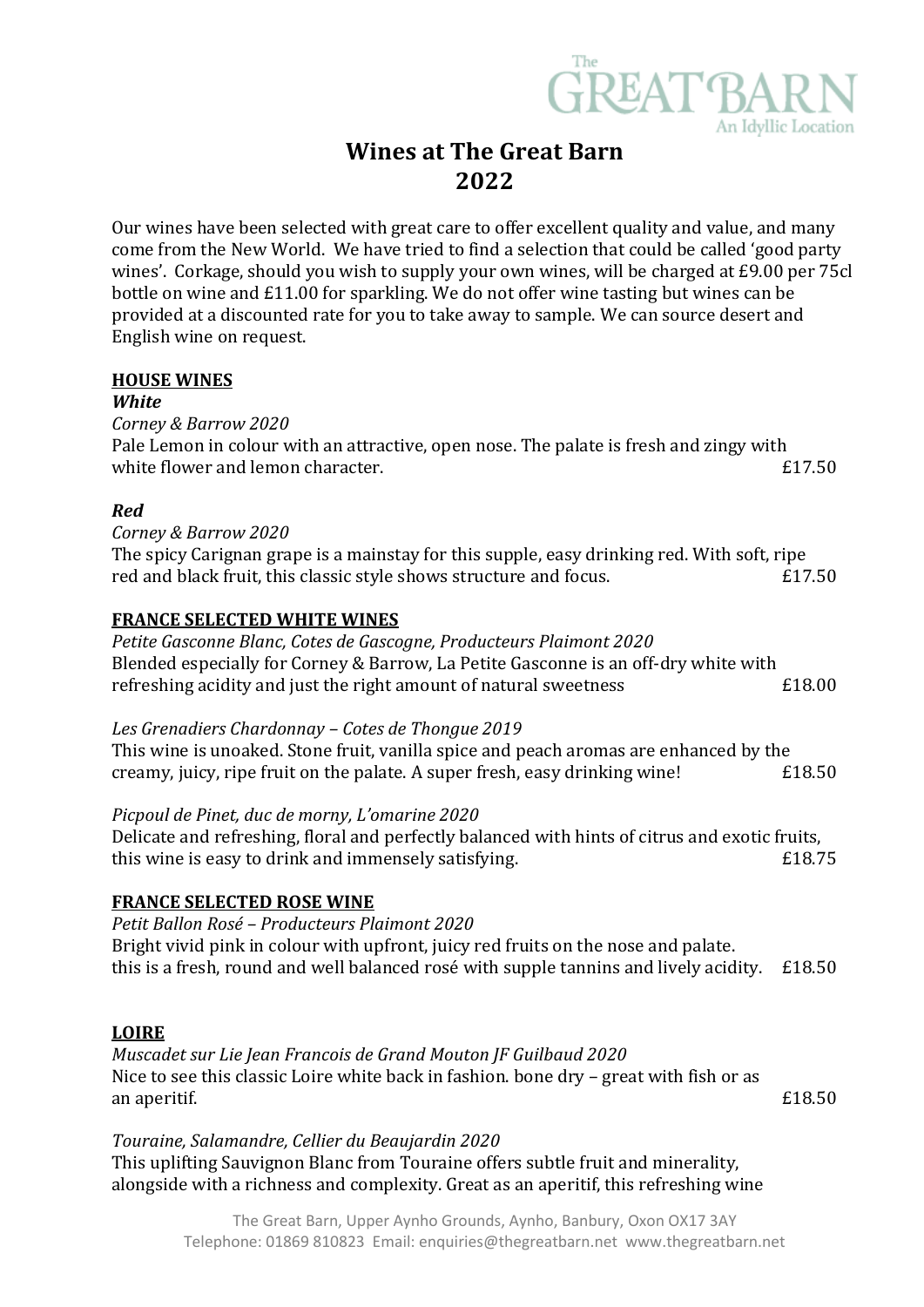| <b>GREAT BARN</b>                                                                                                                                                                                                                                  | An Idyllic Location |
|----------------------------------------------------------------------------------------------------------------------------------------------------------------------------------------------------------------------------------------------------|---------------------|
| will also be the perfect match to delicate dishes.                                                                                                                                                                                                 | £19.00              |
| Sauvignon Blanc Mont de Joie, Henri Bourgeois 2020<br>Made by Henri Bourgeois, a highly respected Sancerre producer. this is his<br>'House Wine' - almost a Sancerre 'in drag'.                                                                    | £22.00              |
| Sancerre, Domaine de la Grande Maison Chaumeau-Balland 2020<br>With hints of stone fruit and white blossom, this sancerre is rich and round. Flavoursof Citrus<br>furit, lemon peel and spices (white pepper) with a soft and silky creamy finish. | £28.50              |
| Pouilly-Fumé 'Les Chaumierres', A&E Figeat 2020<br>A true classic! This wine oozes class and elegance. Made by family winemakers going back 6<br>generations.                                                                                      | £28.50              |
| <b>BURGUNDY - WHITE</b>                                                                                                                                                                                                                            |                     |
| Mâcon-Solutré, Puilly Maison Auvigue Chardonnay 2020<br>A family owned estate producing a clean fresh Macon.                                                                                                                                       | £24.50              |
| Chablis, Domaine Vincent Dampt 2020<br>Vincent Dampt's Chablis showcases the purity, precision and elegance of this appellation                                                                                                                    | £27.50              |
| Saint-Veran Les Chatenays Domaine Carrette 2020<br>Made from young Puligny-Montrachet and Meursault vines, this Chardonnay clearly<br>demonstrates the merits of White Burgundy. Oak aged but not for too long, it definitely<br>doesn't dominate. | £29.50              |
| <u>ALSACE</u><br>Pinot Blanc Cave de Turckheim 2020<br>Fantastic quality Pinot Blanc, dry yet fleshy, rounded and full of body.                                                                                                                    | £22.00              |
| Gewurztraminer Cave de Turckheim 2019<br>extbook Alsace Gewurztraminer - elegant and harmonious.                                                                                                                                                   | £22.50              |
| <b>FRANCE SELECTED RED WINES</b>                                                                                                                                                                                                                   |                     |
| Merlot d'Oc Bellefontaine 2020<br>Classic French Merlot from the Languedoc region.                                                                                                                                                                 | £18.00              |
| Domaine de Saissac, Cabernet Sauvignon 2019<br>Deep red black in colour, with notes of cassis and cedar, ripe and sweetly fruited.                                                                                                                 | £18.50              |
| La Muse de Cabestany Pinot Noir, IGP Pays d'Oc, Celliers Jean d'Alibert 2020<br>Smooth, ripe but fresh and perfumed Pinot Noir extracted from the calcareous<br>terraces of the ancient Minervois region, Languedoc. Outstanding and unusual!      | £18.75              |
| <b>BORDEAUX</b>                                                                                                                                                                                                                                    |                     |

*Château Mayne-Graves 2020*

Intense, dark plum-ruby this presents subtle spice on the nose, allied to red and black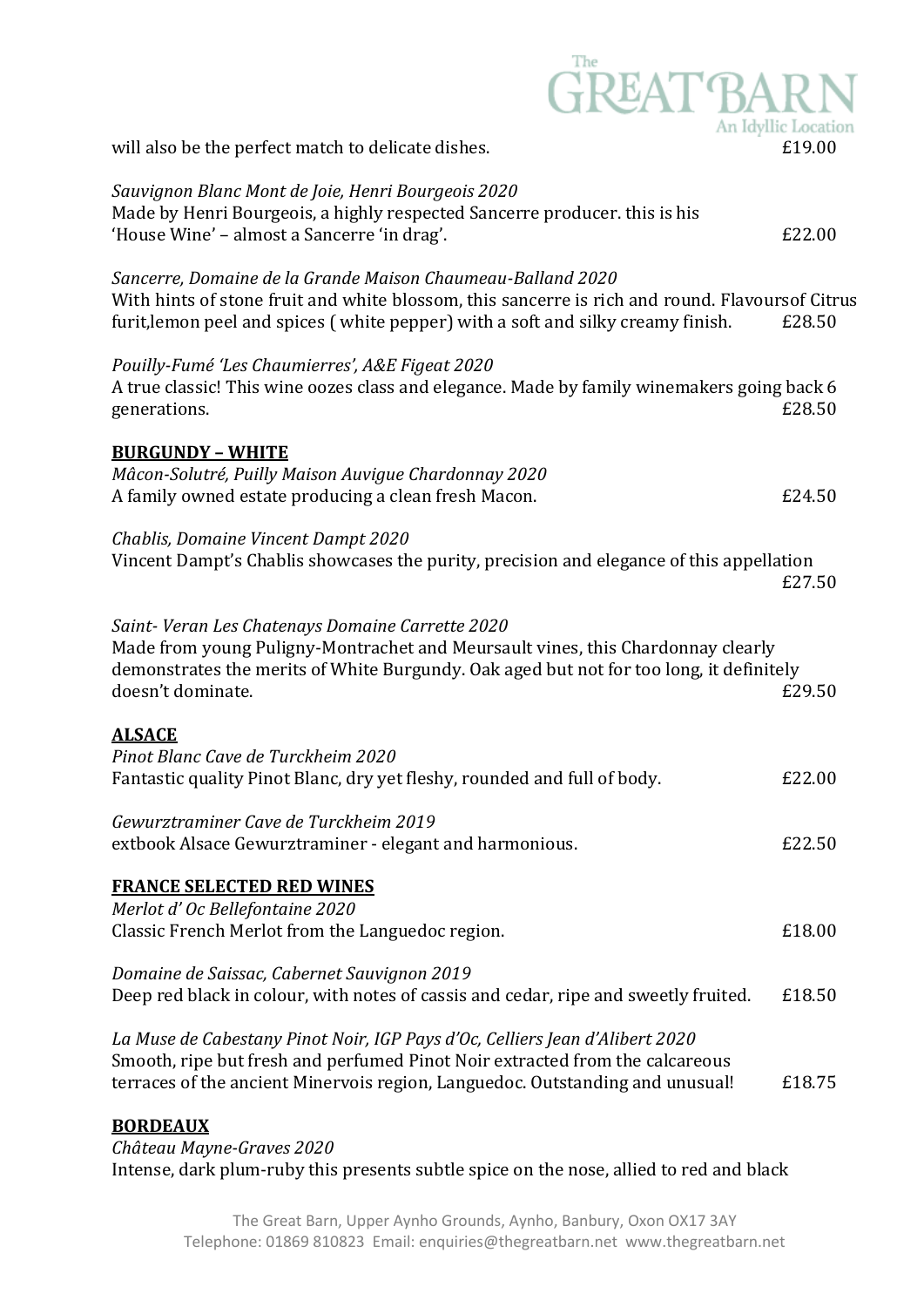| <b>GREAT BAR</b>                                                                                                                                                                                                                                                                                     | An Idyllic Location |
|------------------------------------------------------------------------------------------------------------------------------------------------------------------------------------------------------------------------------------------------------------------------------------------------------|---------------------|
| fruits. The palate reveals more serious notes, dark fruit compote, tobacco and fennel,<br>balanced with well-integrated, grainy tannins and a stony minerality.                                                                                                                                      | £21.00              |
| Corney & Barrow Company Reserve Claret, 2018<br>Ruby with dashes of vermilion, this wine is seriously inviting, with a sensual and sweet,<br>bramble-fruited nose. The palate is fresh, displaying a structured mineral character<br>fleshed out by rich, soft tannins and high notes of wild herbs. | £20.00              |
| Château La Courolle Montagne-Saint-Émilion 2019<br>Pretty, deep ruby-garnet, this presents a wonderful, perfumed character on the nose,<br>with red and blackberry fruit laced with floral notes and vanilla spice. The palate is<br>consistent with the nose and reveals silky tannins.             | £28.00              |
| <b>BURGUNDY - RED</b><br>Pierre Bourée, Bourgogne Pinot Noir 2019<br>A classic Burgundy Pinot Noir with poise and typicity.                                                                                                                                                                          | £29.00              |
| Domaine Les Roches Bleues, Côte de Brouilly, Réserve de Vieilles Vignes 2019<br>Forest fruits on the nose, the palate is complex with flavours of plums and star anise,<br>black pepper and plums with a herbal finish and fine tannins.                                                             | £25.00              |
| <b>RHONE</b><br>Cotes du Rhone La Chapelle de Marin, 2020<br>Delicious ripe bramble fruit aromas with a palate of rich fruit and warm spice.                                                                                                                                                         |                     |
| Crozes Hermitage Tain l'Hermitage 2018<br>From the top co-op in the French valley, elegant with a long finish.                                                                                                                                                                                       | £19.00<br>£28.00    |
| <b>GERMANY - WHITE</b><br>Riesling Fritz Willi, 2020<br>From the Mosel region, off-dry                                                                                                                                                                                                               | £24.00              |
| <b>ITALY</b><br>White<br>Il Carretto, IGT Bianco di Puglia 2020<br>Modern vinification technique combined with an indigenous grape variety brings you<br>the best of Puglian zesty lemons flavours. Refreshing, fruity and accessible                                                                | £18.00              |
| Pinot Grigio delle Venezie Sanvigilio 2021<br>A light, crisp, dry white from Northern Italy which is eminently drinkable.                                                                                                                                                                            | £18.50              |
| Gavi di Gavi DOCG, Fratelli Antonio & Raimondo, Piedmont 2020<br>Ripe pear and white flowers dominate in this pretty, elegant Gavi di Gavi from<br>Northern Italy                                                                                                                                    | £22.50              |

**Rose**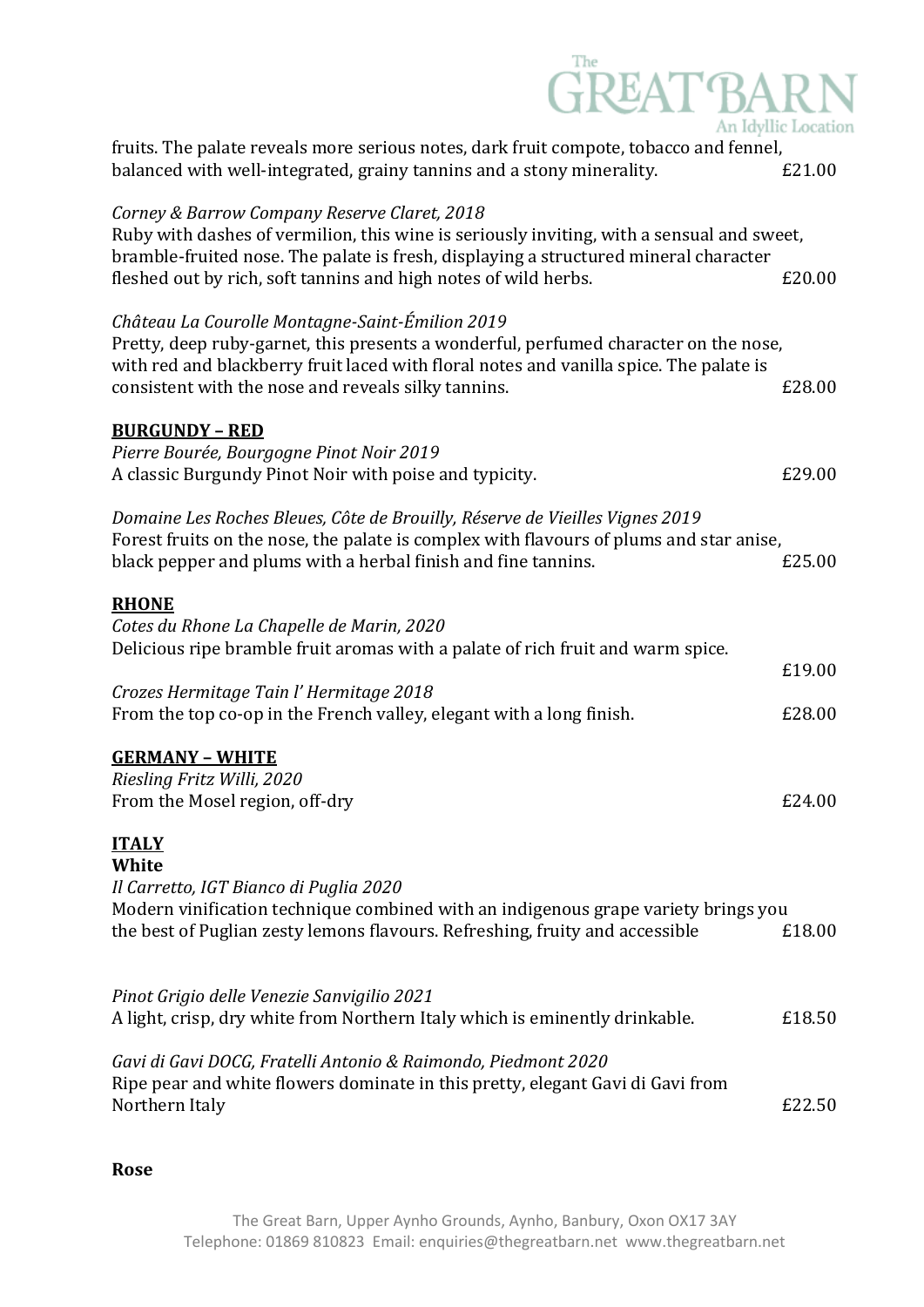

| Pinot Grigio Rose Mirabello 2021<br>Delicate strawberry flavour great summer quaffing this will enhance any party.                                                                                                                                             | £18.50 |
|----------------------------------------------------------------------------------------------------------------------------------------------------------------------------------------------------------------------------------------------------------------|--------|
| <b>Red</b><br>Il Carretto, IGT Rosso di Puglia 2020<br>Juicy, supple, with fresh cherry and baked plum flavours, this versatile wine has the<br>fruity character to drink alone and enough structure to pair with a range of dishes.<br>Classic Trattoria wine | £18.50 |
| Uggiano chianti riserva la scoperta 2018<br>Clean cherry flavour with rustic notes to add a little backbone.                                                                                                                                                   | £18.50 |
| Mucchietto Primitivo del Salento, Puglia 2020<br>A warming and spicy red with lots of fruit from the vineyards in the heel of Italy.                                                                                                                           | £19.00 |
| <b>SPAIN</b><br>White<br>Bodegas Artesa Viura 2021<br>A fresh, fruity nose. Palate full of really fresh, attractive, zippy fruit.                                                                                                                              | £18.50 |
| Andaina Godello, Adegas Galegas, D.O. Monterrei 2020<br>Andaina Godello is a great expression of the Galician terroir - a wine crafted with<br>the upcoming local grape in the warmest part of that region for a hearty experience,<br>authentic to this land. | £20.00 |
| <b>Red</b><br>Vega del Rayo Tempranillo 2020<br>Juicy red fruits, fresh cherries and plums with hints of spicy complexity                                                                                                                                      | £19.00 |
| Ontanon Rioja Crianza 2019<br>A delightful Rioja. This area produces rich, dense, fruit balanced with crisp acidity.                                                                                                                                           | £21.50 |
| <b>PORTUGAL</b><br>Rosè<br>Casal Mendes Caves Alianca N.V.<br>Great flavour from this surprising and attractive wine in the funny shaped bottle.                                                                                                               | £18.50 |
| <b>Red</b><br>Dao Reserva Caves Alianca 2017<br>Serious dark fruits showing well with a smooth finish.                                                                                                                                                         | £18.50 |
| <b>ROMANIA</b><br>White<br>Sanziana Pinot Grigio, Banat, Romania 2019<br>Opulent aromas of grapefruit and peach, with fresh flavours of melon, apple and zesty<br>citrus.                                                                                      | £18.50 |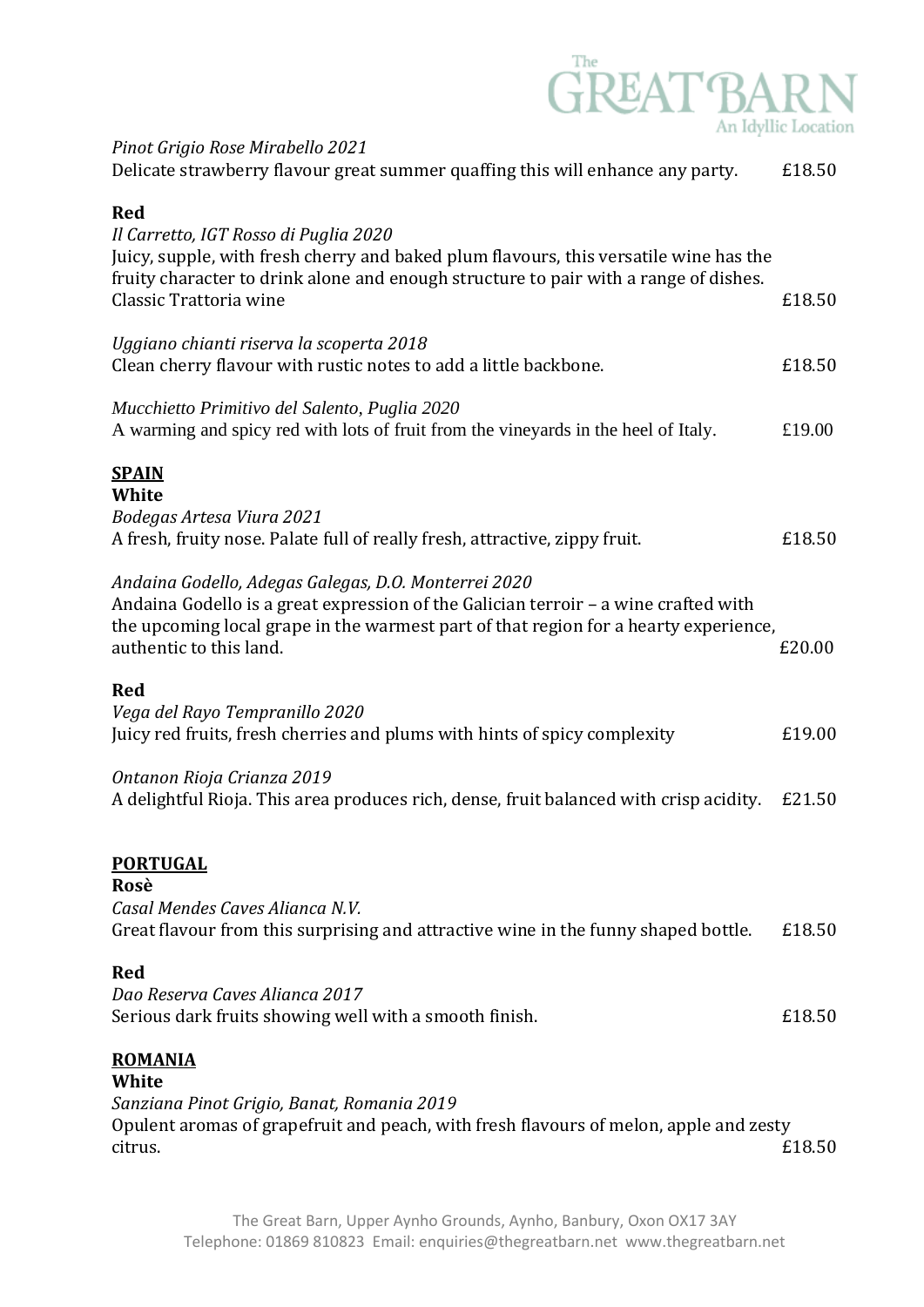# $\widehat{\text{GREAT}}^\text{The}_{\text{An Idyllic I}}$ An Idyllic Location

| <b>Red</b>                                                                                                                                                                                                                                                                                                                               |        |
|------------------------------------------------------------------------------------------------------------------------------------------------------------------------------------------------------------------------------------------------------------------------------------------------------------------------------------------|--------|
| Sanziana Pinot Noir, Banat, Romania 2019<br>Layers of complex black cherry, raspberry and cinnamon with pretty fruit cake and<br>deep spicy notes.                                                                                                                                                                                       | £18.50 |
| <b>SOUTH AFRICA</b><br>White                                                                                                                                                                                                                                                                                                             |        |
| Cape Heights Chenin Blanc 2021<br>A dry, yet fruity white wine with a long crisp finish.                                                                                                                                                                                                                                                 | £18.50 |
| False Bay Chardonnay 2021<br>From the Robertson district, full dry citrusy fruit.                                                                                                                                                                                                                                                        | £17.75 |
| False Bay Sauvignon Blanc, Coastal Region 2021<br>Fresh and zesty with grassy and dry bay leaf aromatics, Fynbos (which surrounds the<br>vineyards), mineral notes, with hints of richness. This is a restrained Sauvignon Blanc<br>with a palate that has lots of minerality and citrus with just a touch of green pepper<br>and grass. | £18.50 |
| <b>Red</b><br>Cape Heights Shiraz 2021<br>Some occasions call for a lighter red such as this. It has full fruit and no hard tannins. £18.50                                                                                                                                                                                              |        |
| Cape Heights Merlot 2021<br>Attractively soft, creamy, chocolately nose and a palate bathed in dusky spice. Lush, ripe<br>and deep in hue, this is a plump and sensuous Merlot with flavours of hedgerow fruits<br>and a fine, gently leafy finish.                                                                                      | £18.50 |
| False Bay Wild Yeast Pinotage, Coastal Region 2020<br>Hints of spice and red fruits on the nose with clean bright, juicy strawberry compote and<br>cream flavours as well as dry earthy notes on the palate. The wine is well balanced with<br>fine soft tannins and a long dry finish                                                   | £19.00 |
| Peacock Wild Ferment Cabernet Sauvignon 2020<br>A very drinkable wine with hints of cassis, chocolate and vanilla spice on the nose.<br>This wine has a lovely length and elegance without harsh tannins, ending with richness<br>on the palate                                                                                          | £18.50 |
| <b>AUSTRALIA</b><br>White                                                                                                                                                                                                                                                                                                                |        |
| Soldiers Block Chardonnay 2020<br>A perfectly balanced wine displaying ripe fruit flavours with a clean crisp finish.                                                                                                                                                                                                                    | £19.00 |
| Magpie Estate 'The Next Big Thing' Chardonnay, Barossa 2021<br>Refreshing citrus and white peach flavours combine with a zesty fresh acidity<br>and a clean, bright and linear mineral finish.                                                                                                                                           | £21.00 |
| <b>Red</b>                                                                                                                                                                                                                                                                                                                               |        |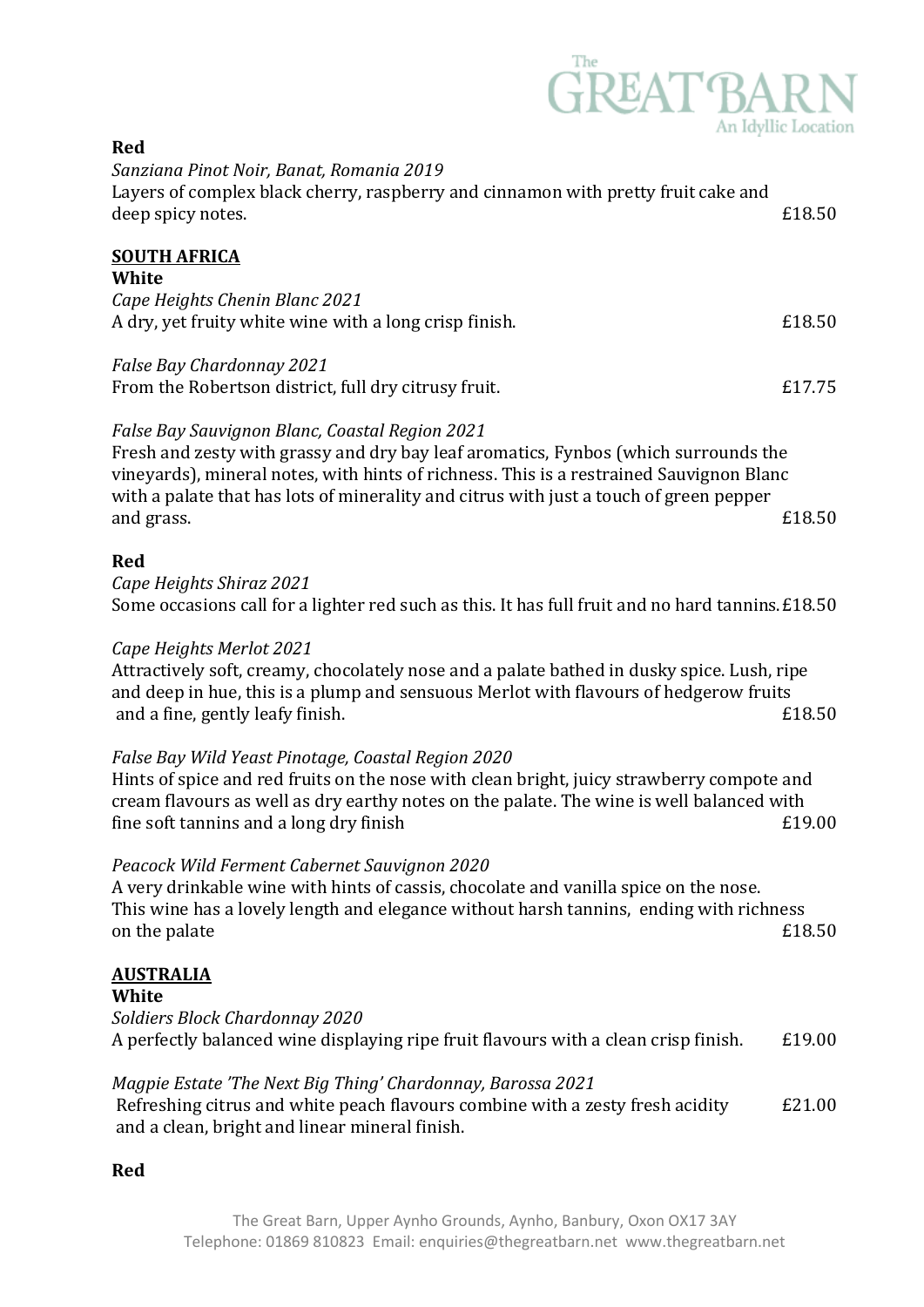

#### *Soldier's Block Shiraz, Victoria 2020*

Bright, aromatic and juicy on the nose with just a touch of naughty bacon fat. True to the varietal, the tiny proportion of Malbec in this blend gives a flowery perfume. It has fine, bright fruit and soft silky elegance.  $\epsilon$  19.50

*Magpie Estate 'The Wishbone' Shiraz Grenache, South Australia 2018*

Warm plum and raspberry fruit on the nose with hints of rocky earth, spice and violets. Lovely and ripe, medium to full bodied with juicy plum and raspberry on the palate also, with black cherry, spice and a lick of creamy oak.  $\epsilon$  19.75

#### **NEW ZEALAND**

#### **White**

#### *MOKOblack Sauvignon Blanc, Marlborough 2021*

Zesty citrus with white stone fruits. Hints of gooseberry rolling into a full layered palate finishing with a lovely balance of texture, weight and clean refreshing finish £22.50

#### **Red**

#### *MOKOblack Pinot Noir, Marlborough 2021*

This wine is from maritime vineyards in Marlborough's south easterly extremes in the Blind River Valley. We exploit this coastal fruit by capturing a breezy finesse over the classic cranberry and red current aromas giving us a wine with enough bite and texture to be foody but with enough generosity of fruit to be a delicious glass on its own. A lick of oak in the wine making lends a little soothing creaminess to the whole. Pretty, poised and textural  $E25.00$ 

# **ARGENTINA / CHILE**

#### *White*

#### *Tabalí Reserva Chardonnay 2020*

Powerful and intense on the nose with mineral aromas, ripe fresh pineapple and hazelnuts. the palate is full-bodied with nice acidity and freshness, and finesse from the small proportion of the blend that is barrel fermented. The finish is long and satisfying, and elegantly poised  $E20.00$ 

#### *Tabalí Reserva Viognier 2020*

This Viognier presents rich aromas of citrus, orange peel and dried apricot, fresh pears and white peaches, plus hints of candied fruit. Delivers on the palate as well as the nose, with floral, honeyed and citrus flavours combining with chalky minerality so typical of Limari. Bright and expressive, this has a soft rounded texture and great purity and represents sensational value  $\epsilon$  20.00

#### *Tabalí Reserva Sauvignon Blanc 2020*

Intense, complex and elegant on the nose with citric notes and green aromas. The palate shows great volume with crisp, high acidity giving chalky minerality and a fresh, long, fruity finish £20.00

#### **Red**

*Tabalí Reserva Merlot 2020*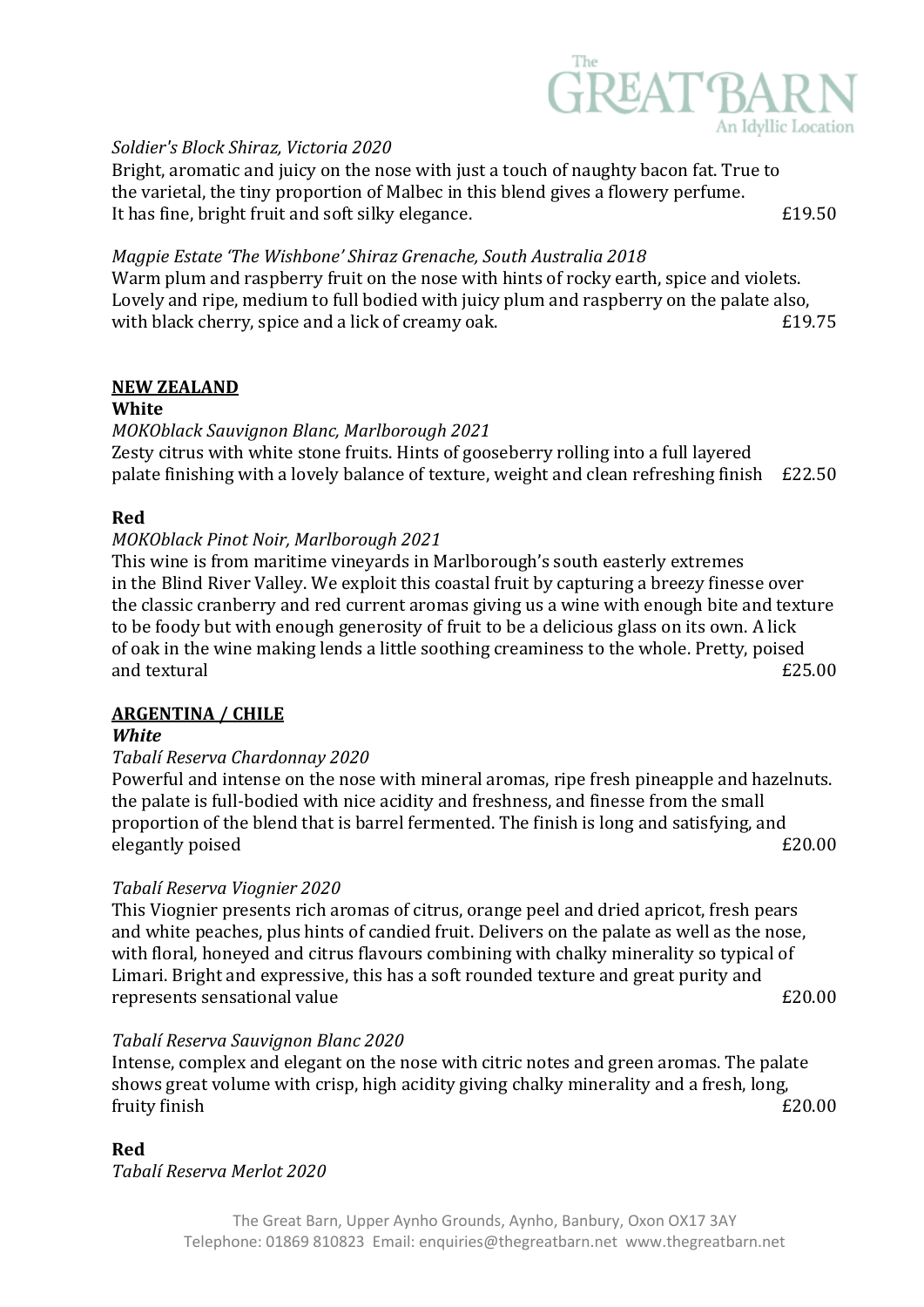| Concentrated Merlot but with a maritime, iodine-ic, inky nose. Tight grainy palate,<br>quite muscular, grippy, and proper making it a must with roast meats                                                                                                                                                            | An Idyllic Location<br>£23.00 |
|------------------------------------------------------------------------------------------------------------------------------------------------------------------------------------------------------------------------------------------------------------------------------------------------------------------------|-------------------------------|
| Tabalí Reserva Carmenère 2020<br>Deep dark red in colour with an elegant complex nose, plenty of spice, black fruit and<br>violets. With smooth tannins on the palate there is perfect integration between oak<br>and fruit, followed by a long and elegant finish                                                     | £23.00                        |
| Adobe Reserva Malbec (Organic), Rapel Valley, Chile 2020<br>Deep ruby-red in colour with vibrant aromas of redcurrant and blackberries,<br>elegantly combined with mild notes of white pepper. Medium-bodied on the palate<br>with silky ripe tannins and a long, broad finish. An elegant wine that is easy to drink. | £19.25                        |
| Tabalí Reserva Cabernet Sauvignon 2020<br>Deliciously dark in hue, it has aromas of intense blackcurrant, mint and black pepper.<br>The palate has more minty cool blackcurrant, plus rich plum, crunchy blackberry, sweet<br>vanilla, green pepper, herbal and violet notes                                           | £23.00                        |
| <b>USA</b><br>Showdown 'The Bird' Malbec, California 2019<br>Juicy and full bodied, with plenty of blackcurrant and blueberry fruit, velvety tannins<br>and great freshness.                                                                                                                                           | £19.00                        |
| <b>SPARKLING WINES AND CHAMPAGNE</b>                                                                                                                                                                                                                                                                                   |                               |
| Louis Perdrier Brut N.V.<br>Very well made sparkler from the Loire valley in France.                                                                                                                                                                                                                                   | £19.50                        |
| Louise Perdrier Rosè N.V.<br>Great little rose, really good flavour - just the thing for summer parties.                                                                                                                                                                                                               | £19.50                        |
| Prosecco Le Dolci Colline N.V.<br>A gently aromatic, crisp and delicate fizz from Italy, with subtle fresh apple flavours. £19.50                                                                                                                                                                                      |                               |
| Prosecco Cecilia Beretta, Treviso, Italy<br>This delicate, fruity Prosecco drinks beautifully on its own but is a great<br>accompaniment to antipasti, pasta and risotto dishes or white meat.                                                                                                                         | £24.00                        |
| Prosecco Rosato Cecilia Beretta, Treviso, Italy<br>A sparkling wine with an elegant pale pink hue and fresh red berry aromas.<br>The palate shows hints of pear and red fruit over refreshing and creamy bubbles.                                                                                                      | £24.00                        |
| Blanc de Blancs, Corney and Barrow N.V.<br>Produced in the same way as champagne from the Savoie region of France – Varichon<br>et Clerc have been specialists in sparkling wine for over 100 years. Dry but not bone<br>dry.                                                                                          | £24.50                        |
| House Champagne . Charles Chevalier N.V.                                                                                                                                                                                                                                                                               |                               |

The